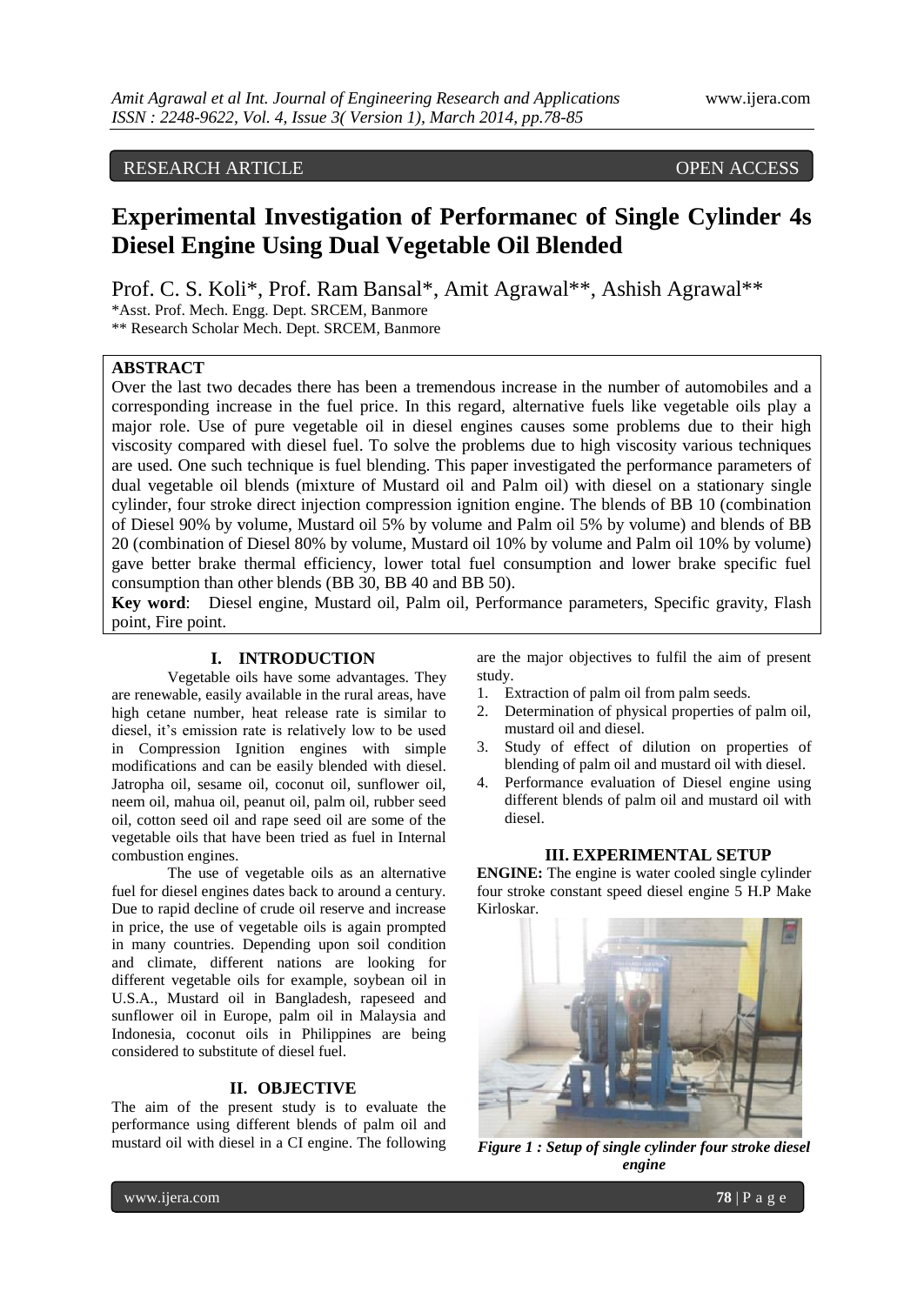**Rope Brake Dynamometer:** A rope brake dynamometer is supplied with the engine coupled with the flywheel of engine.

**Load indicator:** It indicates the load in kg range 0- 20 kg Make Harrison.

**M.S. Base Frame:** The engine and the dynamometer are mounted on a solid M.S. Channel Base Frame.

**Instrumentation for measuring various inputs/outputs:** All instrumentation is incorporated on a control panel. The various factors to be measured are as follows:

- **Fuel measurement:** This is done by using burette which is mounted on the control panel. The fuel tank is mounted on panel. The fuel is supplied to engine using a fuel line to fuel injection system. The amount of fuel consumed is determined by the change in the readings shown on the burette. A three –way cock is used both to fill the burette and to allow the fuel to flow to the engine
- **Air flow measurement:** Air flow is measured using an air box Orifice is fixed in the inlet of air box suction pressure difference across the orifice is read on the U-tube manometer mounted on the panel. The outlet of the air suction box goes to the engine through the flexible hose for air suction.
- **Temperature measurement:** For heat balance analysis the PT-100 sensors are connected at exhaust gas calorimeter and engine cooling.

| <b>Sr. no.</b> | <b>Items</b>                               | <b>Specifications</b>         |
|----------------|--------------------------------------------|-------------------------------|
| 1              | Model                                      | KIRLOSKAR,<br>AV <sub>1</sub> |
| 2              | Compression<br>ratio                       | 19:1                          |
| 3              | of<br>Method<br>starting                   | Hand starting                 |
| 4              | Type, no. of Vertical-<br>cylinders        | 4stroke, 1 cylinder           |
| 5              | <b>B</b> ore<br>$\mathbf{x}$<br>stroke(mm) | 87.5x110                      |
| 6              | Cubic capacity                             | 624                           |
| 7              | Maximum<br>power                           | 5 Hp                          |
| 8              | Nominal speed                              | 1500 rpm                      |
| 9              | Cooling system                             | Water-cooled                  |
| 10             | Fuel filter                                | Present                       |
| 11             | Lube oil filter                            | Present                       |

# **Table:1Engine Specification**

# **IV. BLENDED OILS WITH DIFFERENT PERCENT'S OF DIESEL, MUSTARD OIL AND PALM OIL**



FIG:5<br>(50% Diesel+25% Mustard oil+25% Palm oil)

FIG<br>(All Sar annole)

#### **V. EQUIPMENTS USED FOR THE EXPERIMENT**

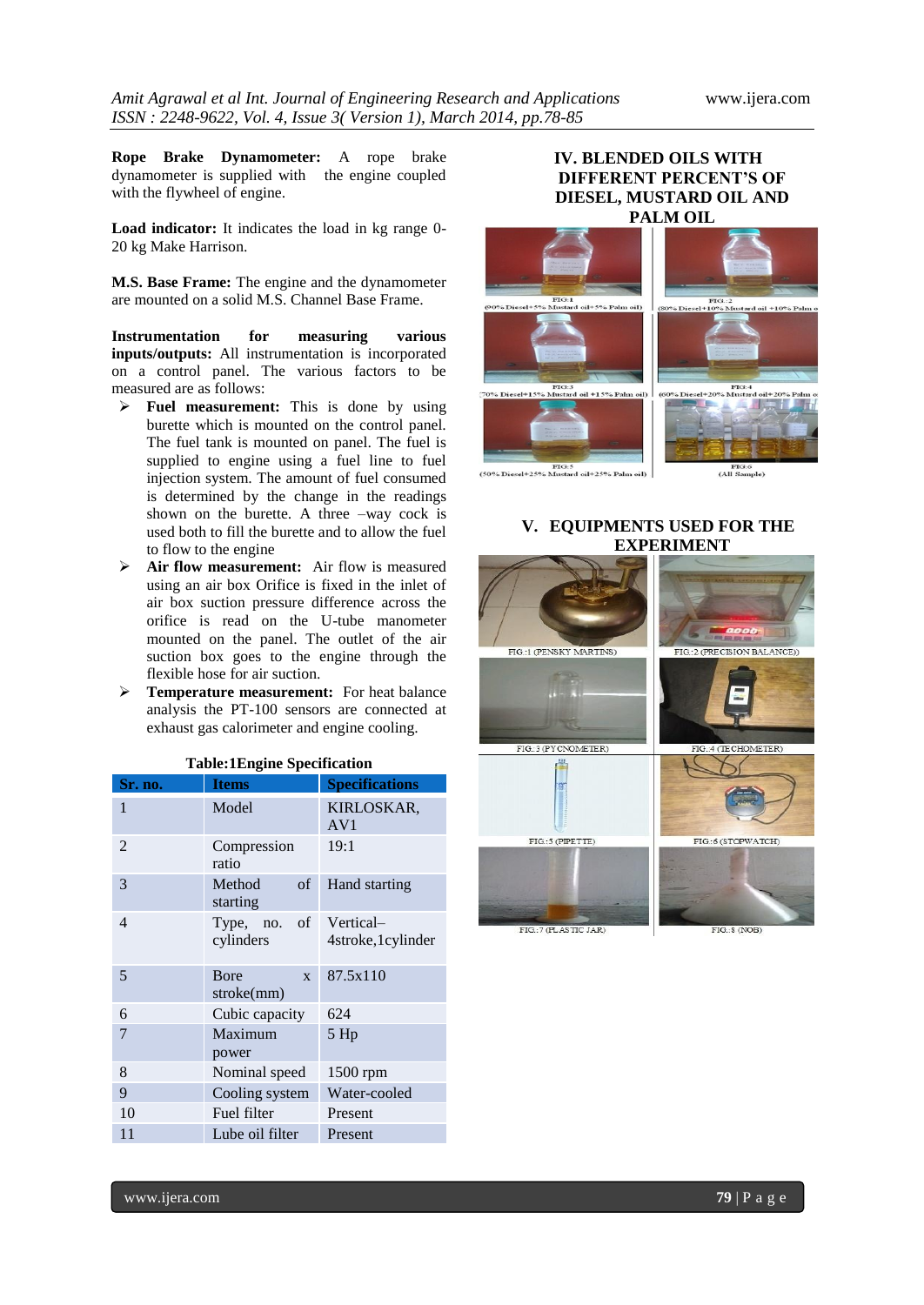| Fuel           | Density(<br>$Kg/m^3$ | <b>Calorific</b><br>value(KJ<br>/Kg) | Flash<br>Point(<br>$^0C)$ | Fire<br>Point(<br>$^0C)$ |
|----------------|----------------------|--------------------------------------|---------------------------|--------------------------|
| Diesel         | 825.9                | 44000.0                              | 72                        | 210                      |
| Mustard<br>oil | 925.24               | 32390.0                              | 297                       | 343                      |
| Palm oil       | 918                  | 40000.0                              | 267                       | 296                      |
| <b>BB</b> 10   | 818                  | 43219.5                              | 85                        | 95                       |
| <b>BB</b> 20   | 864                  | 42439.0                              | 92                        | 110                      |
| <b>BB</b> 30   | 909                  | 41658.5                              | 105                       | 126                      |
| <b>BB</b> 40   | 936                  | 40878.0                              | 123                       | 148                      |
| <b>BB</b> 50   | 955                  | 40097.5                              | 145                       | 172                      |

#### **Table: 2Properties of Diesel, Palm oil, Mustard oil and its blends**

**VI. EXPERIMENTAL PROCEDURE**

- $\triangleright$  Fill the fuel tank with the fuel.
- $\triangleright$  Start the cooling water supply to the engine and the calorimeter.
- $\triangleright$  Fill the burette with the fuel.
- $\triangleright$  Switch on the control panel.
- $\triangleright$  Start the engine with cranking handle provided.
- $\triangleright$  Note down the readings in the observation table.
- $\triangleright$  Load the engine gradually by providing weights on the loading hanger.
- $\triangleright$  Note down the reading, for various load.

#### **VII. CALCULATIONS**

The basic performance parameters that were determined for performance evaluation of engine are: > Brake Power

 $\triangleright$  Brake thermal efficiency

Brake specific fuel consumption

Total fuel consumption

Various formulae that were used for performance evaluation are listed below:

The brake power is calculated by measuring load on dynamometer and engine speed and then putting these values in,

$$
BP = \frac{(W - s) \times \pi (D + d)N}{60 \times 1000} KW
$$

Where,

W is the weight applied on spring balance N is the engine speed in RPM  $D = Dia$ . of Drum (340mm)  $d = Dia$ . of Rope (20mm)

The fuel consumption rate is noted for each loading and then brake specific fuel consumption is calculated as,

$$
BSFC = \frac{TFC}{BP} \times 3600 \quad \text{kg/kw-hr}
$$

The brake thermal efficiency of the engine is calculated as,

$$
BTE = \frac{BP}{TFC \times CV} 100
$$

Total fuel consumption,

$$
TFC = \frac{cc(mI)}{time} \times \frac{(specificgravity)}{1000} \frac{\text{kg}}{\text{sec}}
$$





*with BP for different fuels*

**FIGURE:2,** Depicts about variation in total fuel consumption with bp for different fuels. From the curve it is observed that the value of the total fuel consumption is increased from BB10 to BB40, after that the blending ratio are increases, decreases in the total fuel consumption. We get better total fuel consumption at BB10 and BB20.



*consumption with BP for different fuels*

**FIGURE:3,** Depicts about variation in Brake specific fuel consumption with bp for different fuels. From the curve it is observed that the value of the total fuel consumption is increased from BB10 to BB40, after that the blending ratio are increases, decreases in the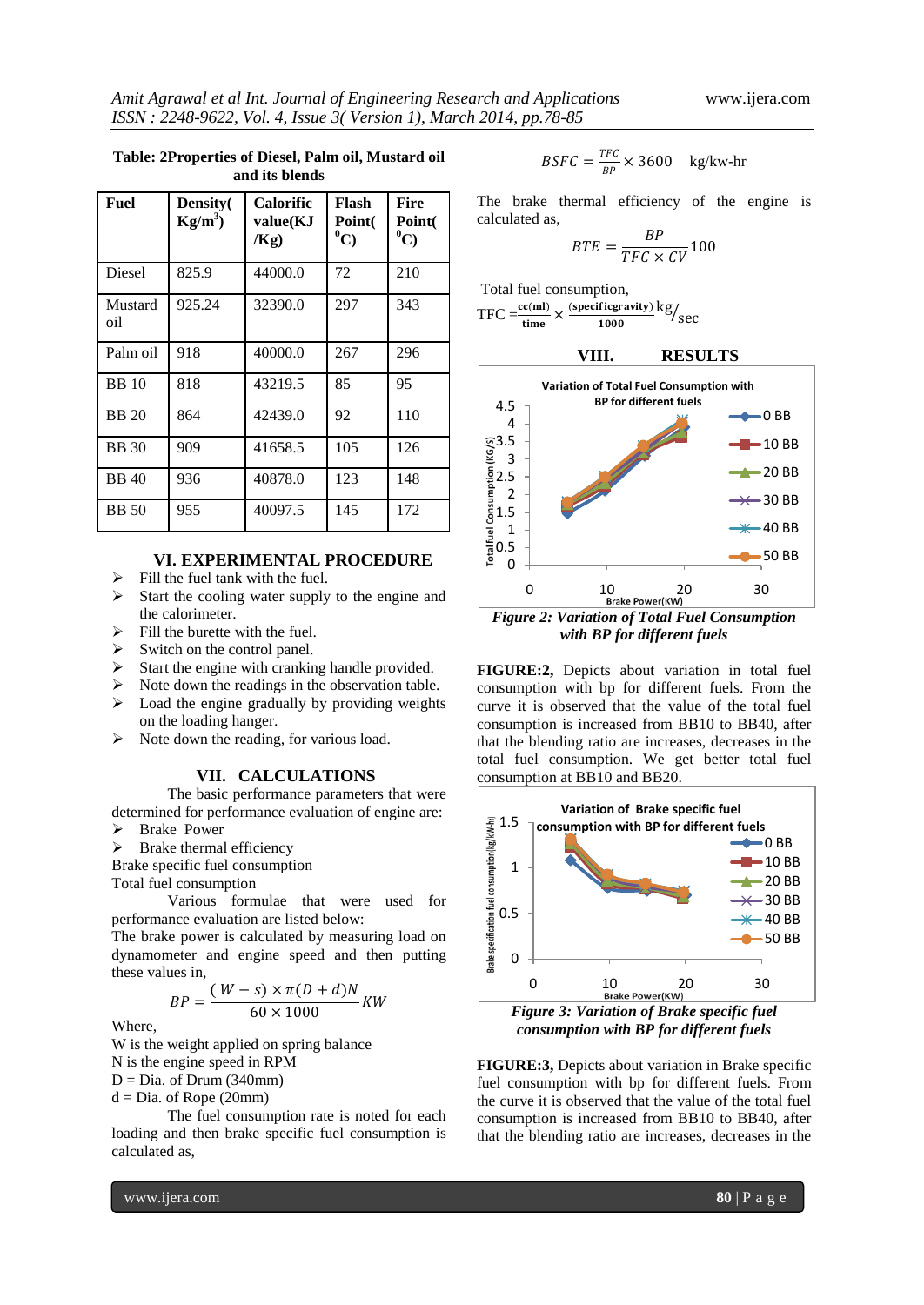Brake specific fuel consumption. We get better Brake specific fuel consumption at BB10 and BB20.



*Figure 4: Variation of Brake Thermal Efficiency with BP for different fuels*

**FIGURE:4,** Depicts about variation in Brake thermal efficiency with bp for different fuels. From the curve it is observed that the value of the Brake thermal efficiency is decreased from BB10 to BB40, after that the blending ratio are increases, increases in the Brake thermal efficiency. We get better Brake thermal efficiency at BB10 and BB20.



*Figure 5: Variation of exhaust gas temperature with Brake Power for different fuels*

**FIGURE:5,** Depicts about variation in Exhaust gas temperature with bp for different fuels. From the curve it is observed that the value of the Exhaust gas temperature is increased from BB10 to BB40, after that the blending ratio are increases, decreases in the Exhaust gas temperature. We get better Exhaust gas temperature at BB10 and BB20.

| Vegetable oil Blend | <b>Calorific</b><br>(MJ/kg) | Value |
|---------------------|-----------------------------|-------|
| <b>Pure Diesel</b>  | 44.00                       |       |
| <b>10 BB</b>        | 43.22                       |       |
| <b>20 BB</b>        | 42.44                       |       |
| <b>30 BB</b>        | 41.66                       |       |
| <b>40 BB</b>        | 40.88                       |       |
| 50 BB               | 40.10                       |       |



**Table:4 RUNNING COST OF ENGINE WITH DIFFERENT BLENDS**

| Fuel        | $Cost$ (Rs./lr.) |
|-------------|------------------|
| Diesel      | 60.35            |
| Mustard oil | 80.00            |
| Palm oil    | 55.00            |
| <b>BB10</b> | 61.06            |
| <b>BB20</b> | 61.78            |
| <b>BB30</b> | 62.49            |
| <b>BB40</b> | 63.21            |
| <b>BB50</b> | 63.92            |

#### **IX. CONCLUSION**

The value of the total fuel consumption is increased from BB10 to BB40, after that the blending ratio are increases, decreases in the total fuel consumption. We get better total fuel consumption at BB10 and BB20.

The value of the total fuel consumption is increased from BB10 to BB40, after that the blending ratio are increases, decreases in the Brake specific fuel consumption. We get better Brake specific fuel consumption at BB10 and BB20.

The value of the Brake thermal efficiency is decreased from BB10 to BB40, after that the blending ratio are increases, increases in the Brake thermal efficiency. We get better Brake thermal efficiency at BB10 and BB20.

The value of the Exhaust gas temperature is increased from BB10 to BB40, after that the blending ratio are increases, decreases in the Exhaust gas temperature. We get better Exhaust gas temperature at BB10 and BB20.

## **REFRENCES**

[1] A. K. Azad et. al. "Mustard oil, an alternative Fuel: An experimental investigation of Bio-diesel properties with and without Trans-esterification reaction" Global Advanced Research Journal of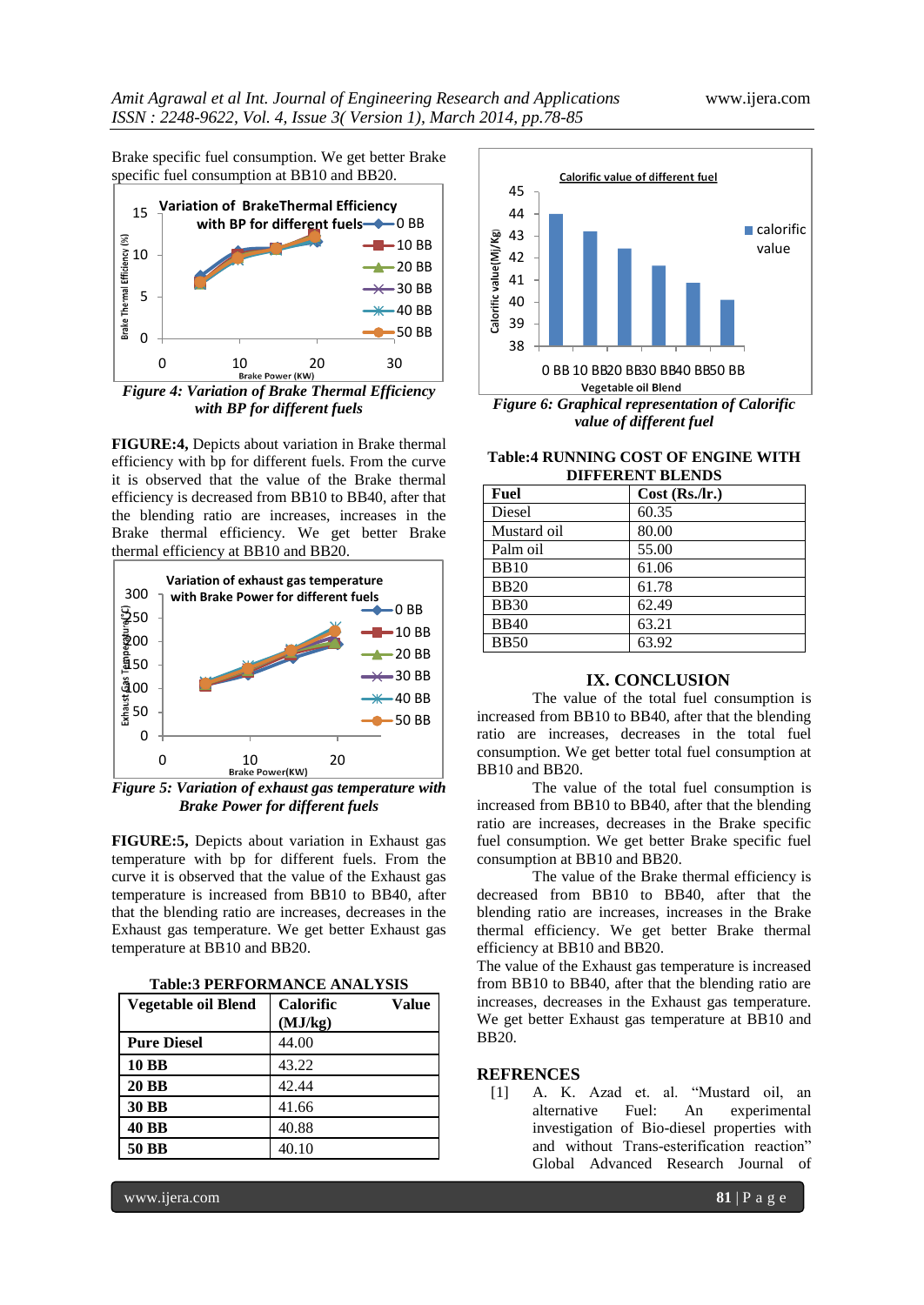Engineering, Technology and Innovation Vol. 1(3) pp. 075-084, June, 2012.

- [2] T. Venkata Subba Rao et. Al. "Performance Analysis of Vegetable Oil Blended With Diesel Additive" International Journal of Engineering Research and Applications (IJERA) ISSN: 2248-9622 Vol. 2, Issue 5, September- October 2012, pp.297-302.
- [3] A. Haiter Lenin et. al. "Experimental Investigations on a Diesel Engine using Blends of Methyl Esters of Pongamia Oil as the Fuels" European Journal of Scientific Research ISSN 1450-216X Vol.72 No.2 (2012), pp. 273-284 © EuroJournals Publishing, Inc. 2012.
- [4] K. Arun Balasubramanian "Dual Biodiesel Blends in Diesel Engine - Performance and Emission Analysis" European Journal of Scientific Research ISSN 1450-216X Vol.75 No.3 (2012), pp. 400-408 © EuroJournals Publishing, Inc. 2012.
- [5] K. Karuppasamy et. al. "The Effect of Biodiesel Blends on Single Cylinder DI Diesel Engine and Optimization using Response Surface Methodology" European Journal of Scientific Research ISSN 1450- 216X Vol.84 No.3 (2012), pp.365-376 © EuroJournals Publishing, Inc. 2012.
- [6] Lovekush Prasad et. al. "Experimental Investigation of Performance of Diesel Engine Working On Diesel and Neem Oil Blends" IOSR Journal of Mechanical and Civil Engineering (IOSRJMCE) ISSN: 2278-1684 Volume 1, Issue 4 (July-August 2012), PP 48-51.
- [7] Jawad Nagi et. al. "Palm Biodiesel an Alternative Green Renewable Energy for the Energy Demands of the Future" International Conference on Construction and Building Technology, ICCBT 2008 - F -  $(07) - pp79-94.$
- [8] K. Anbumani et. al. "Performance of Mustard And Neem Oil Blends With Diesel Fuel In C.I. Engine" ARPN Journal of Engineering and Applied Sciences Vol. 5, No. 4, APRIL 2010, ISSN 1819-6608 © 2006-2010 Asian Research Publishing Network (ARPN).
- [9] Khiraiya Krunal B. et. al. "A Review of Recent Research on Palm oil Biodiesel as Fuel for CI Engine" International Journal of Applied Research & Studies ISSN 2278 – 9480, iJARS/ Vol. II/ Issue I/Jan, 2013/293.
- [10] Mazel, M.A., summers, J.D. and Batch elder, D.G.1985 "Peanut, soybean and cottonseed oil as diesel fuels" Trans. ASAE. 28(5): 1375-1377.
- [11] Canakei, M. and Van Gerpen, J. 2003 "Comparison of engine performance and emissions for petroleum diesel fuel, yellow grease biodiesel and soybean oil biodiesel" American Society of Agricultural Engineers. 46(4): 937-944.
- [12] F. Karaosmanoglu, G. Kurt and T. Ozaktas, "Long term C.I engine test of sunflower oil", International journal of Renewable Energy, Vol. 19, 2000, 219-221.
- [13] O. M. I. Nwafor and G. Rice, "Performance" of rapeseed oil methyl ester in diesel engine", International journal of Renewable Energy, 0960-1481 Vol. 95, 1995 00022-4.
- [14] P. K. Devan and N. V. Mahalakshmi, "Performance, emission and combustion characteristics of poon oil and its diesel blends in a DI diesel engine", Fuel, Vol. 88, 2009, 861-867.
- [15] Altan R, Cetinkay S, Yucesu HS (2001). "The potential of using vegetable oil fuels as fuel for diesel engines", Energy Conversion and Management, 42(5): 529-538.

| Sr.<br>No.       | LOAD-<br>W(KG) | LOAD-<br>S(KG) | N<br>(RPM) | <b>FUEL</b><br>(ML) | <b>TIME</b><br>(SEC) | <b>T1</b><br>$(^0\mathrm{C})$ | T2<br>$(^0C)$ | <b>T3</b><br>$(^0C)$ | <b>T4</b><br>$\rm ^{(O}C)$ | T <sub>5</sub><br>$({}^0\mathrm{C})$ | T6<br>$(^0C)$ |
|------------------|----------------|----------------|------------|---------------------|----------------------|-------------------------------|---------------|----------------------|----------------------------|--------------------------------------|---------------|
| 1.               | $\mathfrak{D}$ | 0.2            | 1472       | 20                  | 122                  | 108                           | 53            | 26                   | 29                         | 26                                   | 36            |
| $\overline{2}$ . | 4              | 0.4            | 1468       | 20                  | 85                   | 130                           | 59            | 26                   | 30                         | 26                                   | 38            |
| 3.               | 6              | 0.5            | 1466       | 20                  | 58                   | 165                           | 69            | 26                   | 31                         | 26                                   | 40            |
| 4.               | 8              | 0.6            | 1464       | 20                  | 46                   | 194                           | 78            | 26                   | 32                         | 26                                   | 42            |

#### **OBSERVATION TABLE**

# **APENDIX**

**Table 5: Pure Diesel**

## www.ijera.com **82** | P a g e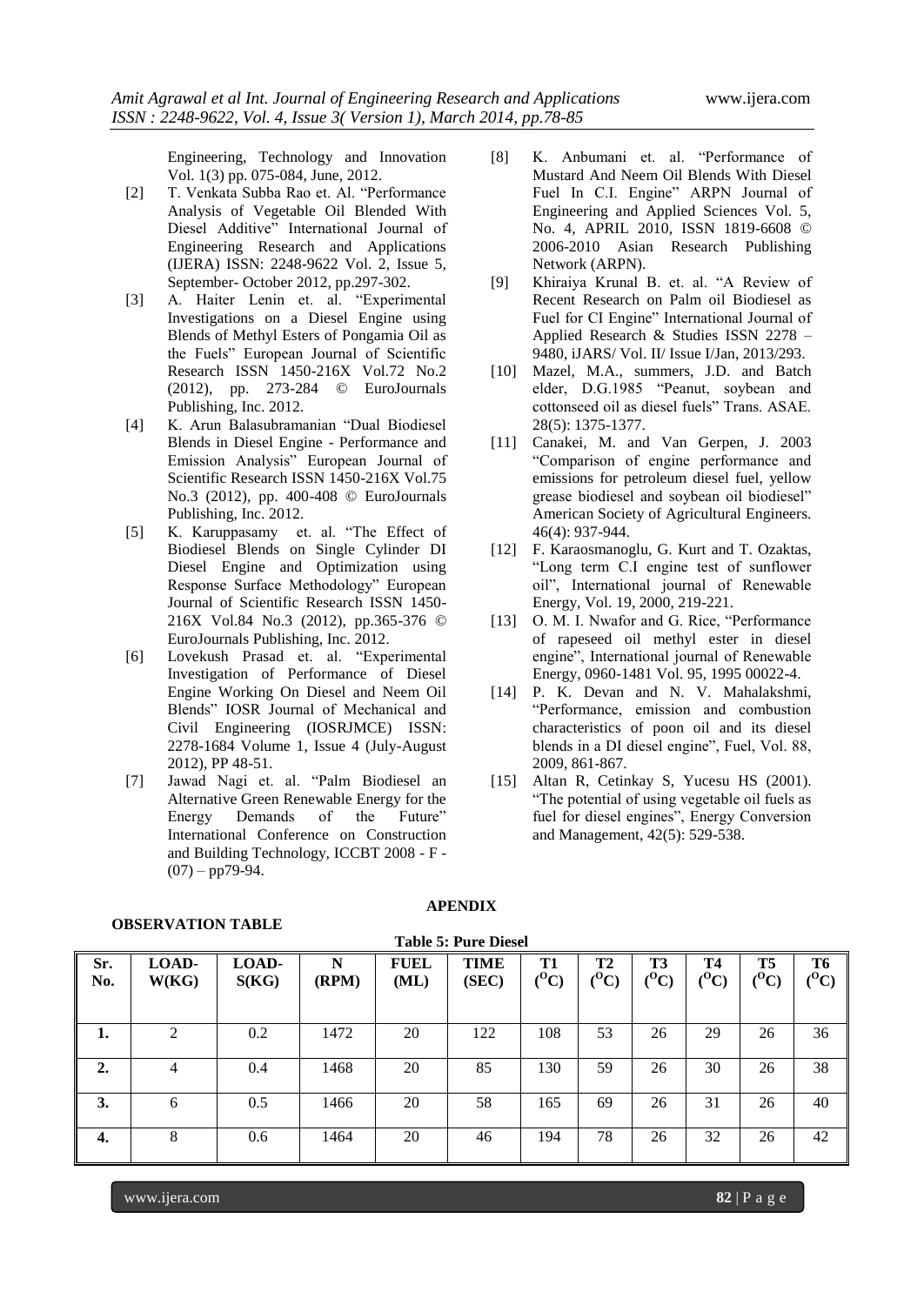*Amit Agrawal et al Int. Journal of Engineering Research and Applications* www.ijera.com *ISSN : 2248-9622, Vol. 4, Issue 3( Version 1), March 2014, pp.78-85*

|            | Table 6: 90%Diesel, 5% Palm oil, 5% Mustard oil |                |            |                     |                      |               |                                    |                               |                               |                                 |               |  |  |  |
|------------|-------------------------------------------------|----------------|------------|---------------------|----------------------|---------------|------------------------------------|-------------------------------|-------------------------------|---------------------------------|---------------|--|--|--|
| SR.<br>NO. | LOAD-<br>W(KG)                                  | LOAD-<br>S(KG) | N<br>(RPM) | <b>FUEL</b><br>(ML) | <b>TIME</b><br>(SEC) | T1<br>$(^0C)$ | T <sub>2</sub><br>$(^0\mathrm{C})$ | <b>T3</b><br>$(^0\mathrm{C})$ | <b>T4</b><br>$(^0\mathrm{C})$ | T <sub>5</sub><br>$\rm ^{(O}C)$ | T6<br>$(^0C)$ |  |  |  |
| 1.         |                                                 | 0.2            | 1466       | 20                  | 98                   | 107           | 64                                 | 27                            | 29                            | 27                              | 40            |  |  |  |
| 2.         | 4                                               | 0.4            | 1462       | 20                  | 73                   | 136           | 70                                 | 27                            | 30                            | 27                              | 43            |  |  |  |
| 3.         | 6                                               | 0.5            | 1440       | 20                  | 52                   | 173           | 81                                 | 27                            | 31                            | 27                              | 45            |  |  |  |
| 4.         | 8                                               | 0.6            | 1432       | 20                  | 45                   | 196           | 92                                 | 27                            | 32                            | 27                              | 48            |  |  |  |

## **Table 6: 90%Diesel, 5% Palm oil, 5% Mustard oil**

## **Table 7: 80% Diesel, 10% Palm oil, 10% Mustard oil**

| SR.<br>NO. | LOAD-<br>W(KG) | LOAD-<br>S(KG) | N<br>(RPM) | <b>FUEL</b><br>(ML) | TIME<br>(SEC) | T1<br>$\rm ^{(O}C)$ | <b>T2</b><br>$\rm ^{(O}C)$ | T3<br>$\rm ^{(O}C)$ | <b>T4</b><br>$\rm ^{(O}C)$ | T5<br>$\rm ^{(O}C)$ | T <sub>6</sub><br>$(^0C)$ |
|------------|----------------|----------------|------------|---------------------|---------------|---------------------|----------------------------|---------------------|----------------------------|---------------------|---------------------------|
| ı.         | ◠              | 0.2            | 1468       | 20                  | 100           | 110                 | 56                         | 27                  | 29                         | 27                  | 40                        |
| 2.         | 4              | 0.4            | 1462       | 20                  | 74            | 140                 | 65                         | 27                  | 30                         | 27                  | 42                        |
| 3.         | 6              | 0.5            | 1442       | 20                  | 54            | 178                 | 77                         | 27                  | 31                         | 27                  | 45                        |
| 4.         | 8              | 0.6            | 1440       | 20                  | 46            | 198                 | 85                         | 27                  | 32                         | 27                  | 48                        |

## **Table 8: 70% Diesel, 15% Palm oil, 15% Mustard oil**

| SR.<br>NO. | LOAD-<br>W(KG) | LOAD-<br>S(KG) | N<br>(RPM) | <b>FUEL</b><br>(ML) | <b>TIME</b><br>(SEC) | <b>T1</b><br>$(^0C)$ | <b>T2</b><br>${}^{(0}\mathrm{C})$ | <b>T3</b><br>$({}^0\mathrm{C})$ | <b>T4</b><br>${}^{(0}C)$ | T <sub>5</sub><br>$({}^0C)$ | T6<br>$\rm ^{(O}C)$ |
|------------|----------------|----------------|------------|---------------------|----------------------|----------------------|-----------------------------------|---------------------------------|--------------------------|-----------------------------|---------------------|
| ı.         |                | 0.2            | 1470       | 20                  | 102                  | 112                  | 56                                | 27                              | 29                       | 27                          | 39                  |
| 2.         | 4              | 0.4            | 1464       | 20                  | 74                   | 142                  | 64                                | 27                              | 30                       | 27                          | 45                  |
| 3.         | 6              | 0.5            | 1446       | 20                  | 56                   | 180                  | 76                                | 27                              | 31                       | 27                          | 50                  |
| 4.         | 8              | 0.6            | 1444       | 20                  | 45                   | 210                  | 85                                | 27                              | 32                       | 27                          | 56                  |

## **Table 9: 60% Diesel, 20% Palm oil, 20% Mustard oil**

| SR.<br>NO. | LOAD-<br>W(KG)              | LOAD-<br>S(KG) | N<br>(RPM) | <b>FUEL</b><br>(ML) | <b>TIME</b><br>(SEC) | <b>T1</b><br>$(^0C)$ | <b>T2</b><br>$({}^0\mathrm{C})$ | T <sub>3</sub><br>$(^0\mathrm{C})$ | <b>T4</b><br>$\rm ^{(O}C)$ | T5<br>$({}^0C)$ | <b>T6</b><br>$\rm ^{(O}C)$ |
|------------|-----------------------------|----------------|------------|---------------------|----------------------|----------------------|---------------------------------|------------------------------------|----------------------------|-----------------|----------------------------|
| 1.         | $\mathcal{D}_{\mathcal{L}}$ | 0.2            | 1472       | 20                  | 105                  | 114                  | 55                              | 27                                 | 29                         | 27              | 38                         |
| 2.         | 4                           | 0.4            | 1468       | 20                  | 75                   | 148                  | 62                              | 27                                 | 30                         | 27              | 41                         |
| 3.         | 6                           | 0.5            | 1448       | 20                  | 56                   | 183                  | 78                              | 27                                 | 31                         | 27              | 42                         |
| 4.         | 8                           | 0.6            | 1446       | 20                  | 46                   | 230                  | 87                              | 27                                 | 32                         | 27              | 45                         |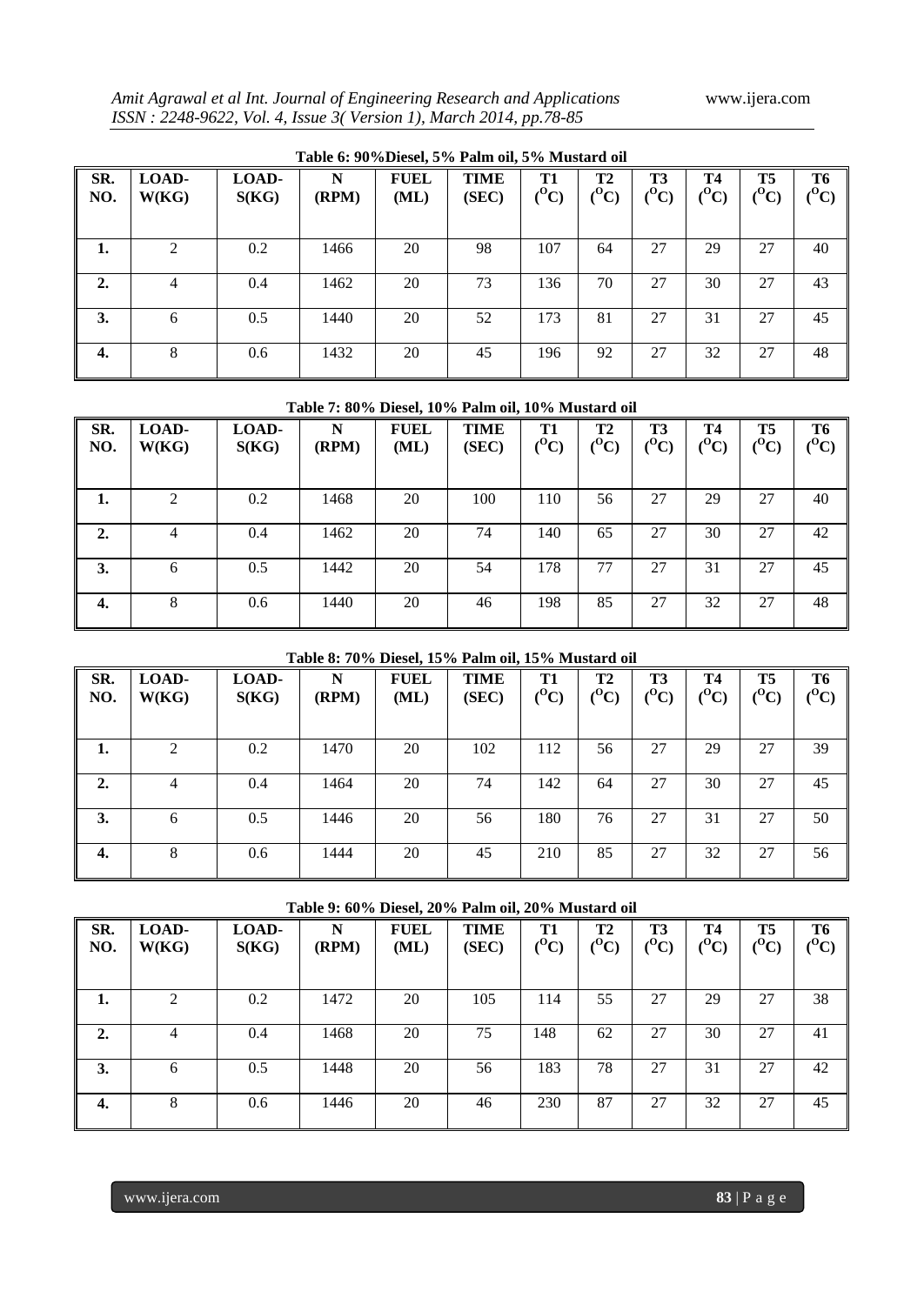*Amit Agrawal et al Int. Journal of Engineering Research and Applications* www.ijera.com *ISSN : 2248-9622, Vol. 4, Issue 3( Version 1), March 2014, pp.78-85*

|            | Table 10: 50% Diesel, 25% Palm oil, 25% Mustard oil |                |            |                     |               |                      |                      |                            |                            |                        |                            |  |  |  |
|------------|-----------------------------------------------------|----------------|------------|---------------------|---------------|----------------------|----------------------|----------------------------|----------------------------|------------------------|----------------------------|--|--|--|
| SR.<br>NO. | LOAD-<br>W(KG)                                      | LOAD-<br>S(KG) | N<br>(RPM) | <b>FUEL</b><br>(ML) | TIME<br>(SEC) | <b>T1</b><br>$(^0C)$ | <b>T2</b><br>$(^0C)$ | <b>T3</b><br>$\rm ^{(O}C)$ | <b>T4</b><br>$\rm ^{(O}C)$ | <b>T5</b><br>$({}^0C)$ | <b>T6</b><br>$\rm ^{(O}C)$ |  |  |  |
| 1.         | $\mathfrak{D}$                                      | 0.2            | 1470       | 20                  | 108           | 111                  | 59                   | 27                         | 29                         | 27                     | 37                         |  |  |  |
| 2.         | 4                                                   | 0.4            | 1462       | 20                  | 77            | 143                  | 65                   | 27                         | 30                         | 27                     | 39                         |  |  |  |
| 3.         | 6                                                   | 0.5            | 1446       | 20                  | 57            | 181                  | 79                   | 27                         | 31                         | 27                     | 42                         |  |  |  |
| 4.         | 8                                                   | 0.6            | 1440       | 20                  | 48            | 222                  | 92                   | 27                         | 32                         | 27                     | 45                         |  |  |  |

Table 711: Total Fuel Consumption & BP of Different blending ratio with Diesel

|            | 0 <sub>B</sub> B |            | 10 BB  |       | <b>20 BB</b> | <b>30 BB</b> |        | <b>40 BB</b> |        |       | 50 BB  |
|------------|------------------|------------|--------|-------|--------------|--------------|--------|--------------|--------|-------|--------|
| <b>TFC</b> | BP(kW)           | <b>TFC</b> | BP(kW) | TFC   | BP(kW)       | <b>TFC</b>   | BP(kW) | <b>TFC</b>   | BP(kW) | TFC   | BP(kW) |
| 1.474      | 4.897            | 1.669      | 4.877  | 1.728 | 4.884        | 1.782        | 4.890  | 1.800        | 4.897  | 1.785 | 4.890  |
| 2.115      | 9.767            | 2.241      | 9.727  | 2.335 | 9.727        | 2.457        | 9.741  | 2.520        | 9.767  | 2.504 | 9.727  |
| 3.100      | 14.902           | 3.146      | 14.638 | 3.200 | 14.658       | 3.246        | 14.699 | 3.375        | 14.719 | 3.382 | 14.698 |
| 3.909      | 20.023           | 3.635      | 19.585 | 3.756 | 19.695       | 4.040        | 19.749 | 4.109        | 19.776 | 4.017 | 19.694 |

# **Table 8: BSFC & Break Powers of different blending ratio with Diesel**

| 0 <sub>B</sub> B                 |                   | <b>10 BB</b>                     |            | <b>20 BB</b>                     |            | <b>30 BB</b>                     |                   | <b>40 BB</b>                     |            | 50 BB                            |                   |
|----------------------------------|-------------------|----------------------------------|------------|----------------------------------|------------|----------------------------------|-------------------|----------------------------------|------------|----------------------------------|-------------------|
| <b>BSFC</b><br>(kg/k)<br>$W-hr)$ | <b>BP</b><br>(kW) | <b>BSFC</b><br>(kg/k)<br>$W-hr)$ | BP<br>(kW) | <b>BSFC</b><br>(kg/k)<br>$W-hr)$ | BP<br>(kW) | <b>BSFC</b><br>(kg/k)<br>$W-hr)$ | <b>BP</b><br>(kW) | <b>BSFC</b><br>(kg/k)<br>$W-hr)$ | BP<br>(kW) | <b>BSFC</b><br>(kg/k)<br>$W-hr)$ | <b>BP</b><br>(kW) |
| 1.084                            | 4.897             | 1.232                            | 4.877      | 1.274                            | 4.884      | 1.312                            | 4.890             | 1.323                            | 4.897      | 1.314                            | 4.890             |
| 0.779                            | 9.767             | 0.829                            | 9.727      | 0.864                            | 9.727      | 0.908                            | 9.741             | 0.929                            | 9.767      | 0.927                            | 9.727             |
| 0.749                            | 14.902            | 0.774                            | 14.638     | 0.786                            | 14.658     | 0.795                            | 14.699            | 0.825                            | 14.719     | 0.828                            | 14.698            |
| 0.703                            | 20.023            | 0.668                            | 19.585     | 0.686                            | 19.695     | 0.736                            | 19.749            | 0.748                            | 19.776     | 0.734                            | 19.694            |